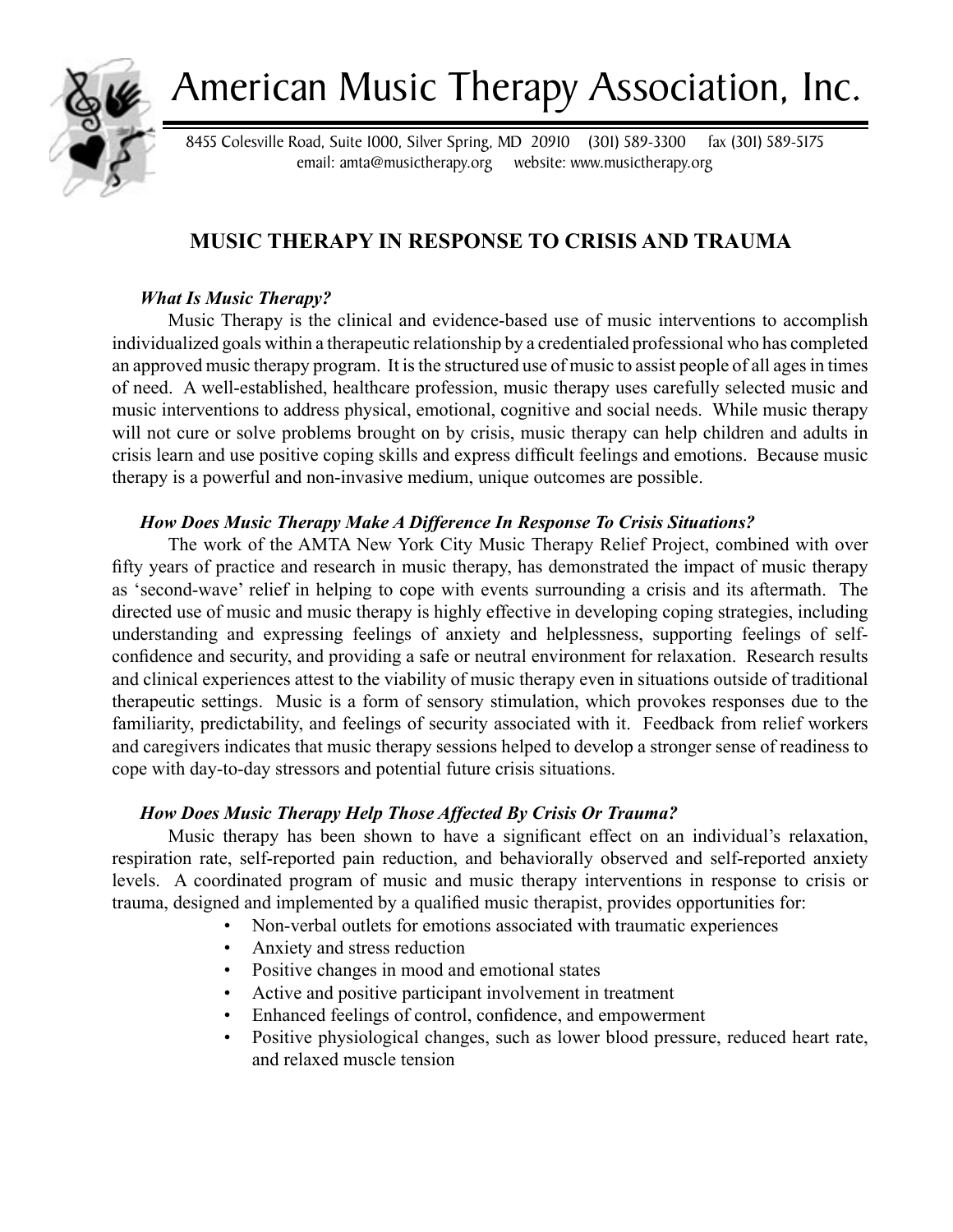In addition, music therapy may allow for:

- Emotional intimacy with peers, families, caregivers •
- Relaxation for family groups or other community and peer groups •

Meaningful time spent together in a positive, creative way

#### *What Was The New York City Music Therapy Relief Project?*

The New York City Music Therapy Relief Project was a program of the American Music Therapy Association, with generous underwriting support from The Recording Academy. The project was designed to provide direct music therapy services to children and adults in the New York metropolitan area struggling with the aftermath of the attacks of September 11, 2001. The 8-month program encompassed 25 community programs and 33 professional music therapists, facilitating over 7,000 music therapy interventions in schools, senior centers, healthcare facilities, and other locations throughout the metropolitan area. Five music therapy programs were specifically designed for caregivers and relief workers—including doctors, nurses, counselors, social workers, teachers, guidance counselors, crisis workers, and therapists—responding to the needs of others. Eleven music therapy programs, including eight schools, served over 3,000 children and teachers. Three communitybased music therapy programs in Manhattan, Westchester County, NY and Hoboken, NJ provided individual and group music therapy programs, serving adults and families affected by the attacks.

#### *What Services Does AMTA Provide When Crises Occur?*

AMTA raises funds through donations and other sources for disaster response and coordinates the delivery of programs and services for individuals affected by disaster. In response to the 2005 hurricane season, AMTA initiated several support activities for music therapy professionals and students impacted by the storms. Phase I involved welfare inquiries and contact updates for individuals dealing with relocations, job loss, transportation challenges, housing problems, and/or serious financial stressors. Technical assistance and references were provided regarding PTSD, acute stress response, psychological first aid, critical incident stress management, and training in post-disaster mental health services. Phase II hurricane relief work has aimed to provide support to members who are working with those affected by the 2005 hurricanes including provision of music therapy services to first and second responders. Specific programs have included caregiver workshops and music therapy services and consultation with social workers and teachers serving young children in daycare programs. In addition, the Gulf Coast Youth orchestra participated in a youth and parent hurricane recovery music therapy experience and recording session of original music.

#### *What Do Music Therapists Do?*

Music therapists use music and music therapy interventions, both instrumental and vocal, designed to facilitate changes that are non-musical in nature. Music therapy programs are based on individual assessment, treatment planning, and ongoing program evaluation. The professionally trained music therapist utilizes individualized music experiences and interventions to assess, treat, and evaluate patients. Frequently functioning as members of an interdisciplinary team, music therapists implement programs with groups or individuals addressing a vast continuum of outcomes, including reduction of anxiety, stress management, communication, and emotional self-expression.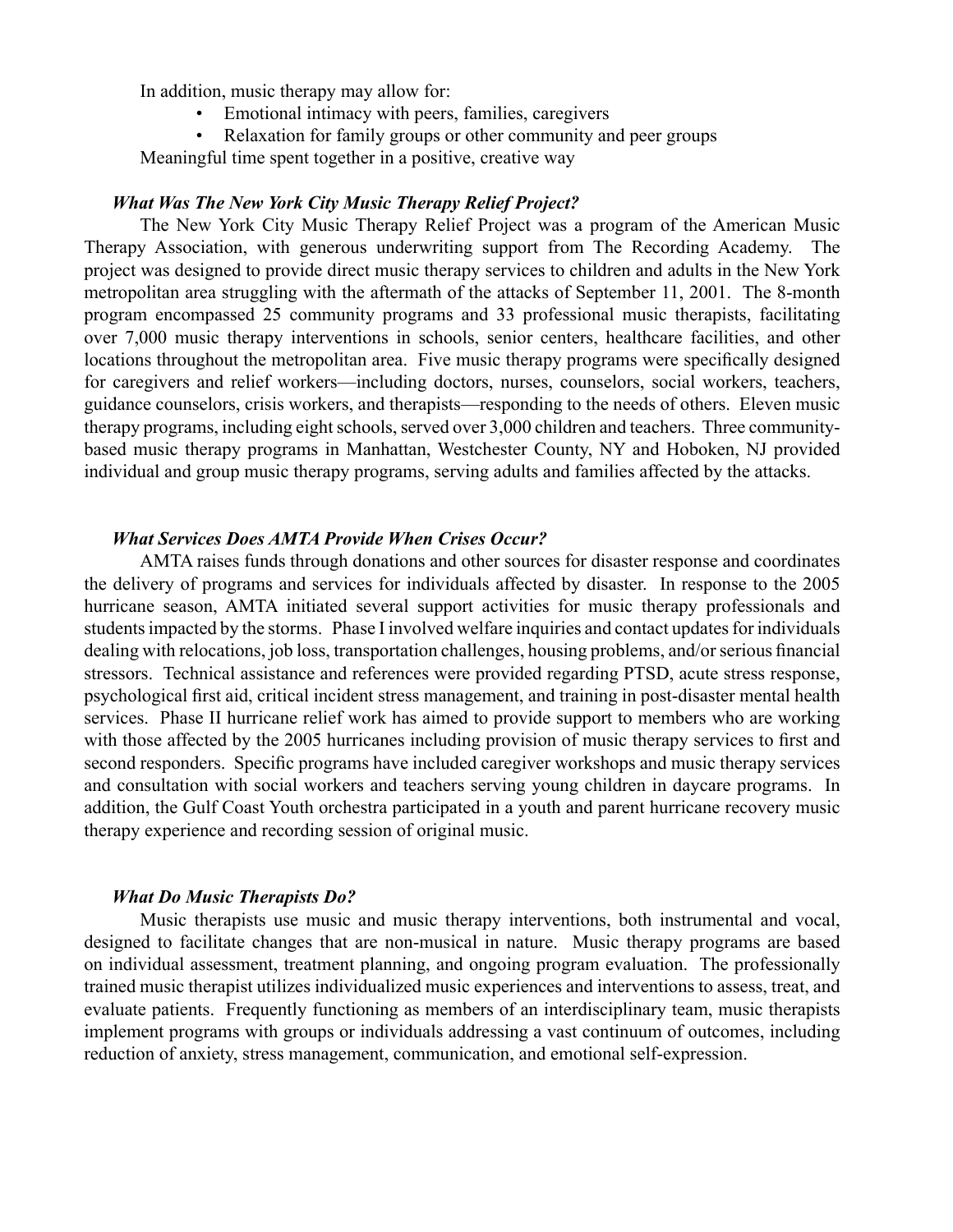#### *Who Is Qualified As A Music Therapist?*

Graduates of colleges or universities from more than 70 approved music therapy programs are eligible to take a national examination administered by the Certification Board for Music Therapists (CBMT), an independent, non-profit certifying agency fully accredited by the National Commission for Certifying Agencies. After successful completion of the CBMT examination, graduates are issued the credential necessary for professional practice, Music Therapist-Board Certified (MT-BC). In addition to the MT-BC credential, other recognized professional designations are Registered Music Therapists (RMT), Certified Music Therapists (CMT), and Advanced Certified Music Therapist (ACMT) listed with the National Music Therapy Registry. Any individual who does not have proper training and credentials is not qualified to provide music therapy services.

#### *Where Do Music Therapists Work?*

Music therapists offer services in medical hospitals, skilled and intermediate care facilities, rehabilitation hospitals, adult day care centers, senior centers, hospices, psychiatric treatment centers, drug and alcohol programs, schools and other facilities. In crisis situations, it is important for music therapy services to be available and accessible to the community in need. Music therapists mobilize to provide services locally, working in schools, hospitals, community centers, corporate offices, senior centers, universities and colleges, etc. Some music therapists are self-employed and work as independent contractors, while others may be full or part time employees.

#### *What Research And Resources Are Available To Substantiate And Support Music Therapy?*

Through the Journal of Music Therapy, Music Therapy Perspectives, and other resources, the American Music Therapy Association has promoted research exploring the benefits of music therapy with children and adults. The CD-ROM "Music Therapy Research - Quantitative and Qualitative Foundations" offers a complete collection of research published by the music therapy associations in the United States from 1964 through 2003.

#### *Why Music Therapy?*

*"Music therapy enables people to sometimes put words together in ways that are hard for them to do otherwise. …The music seems to get through to the patient and in many ways it enables [the patient] to get through to us which [may be] very hard to do with any other modality."*

- Susan Shurin, MD

*"…music therapy (particularly improvisation and guided imagery and music) can be most helpful in identifying with the feelings as a pre-cursor to verbal dialogue. One who is trained to elicit, reflect, and interpret non-verbal responses can be most helpful in these beginning stages of recovery."*

- Music Therapist from the New York City Music Therapy Relief Project

*"Families reported having reclaimed a sense of joy through participation in a music activity with one another."*

- Music Therapy Institute, Westchester, NY

*"Music gives all a chance to express ourselves, to share our souls, to share our feelings with each other."*

- Participant, Nordoff-Robbins Center for Music Therapy, New York University